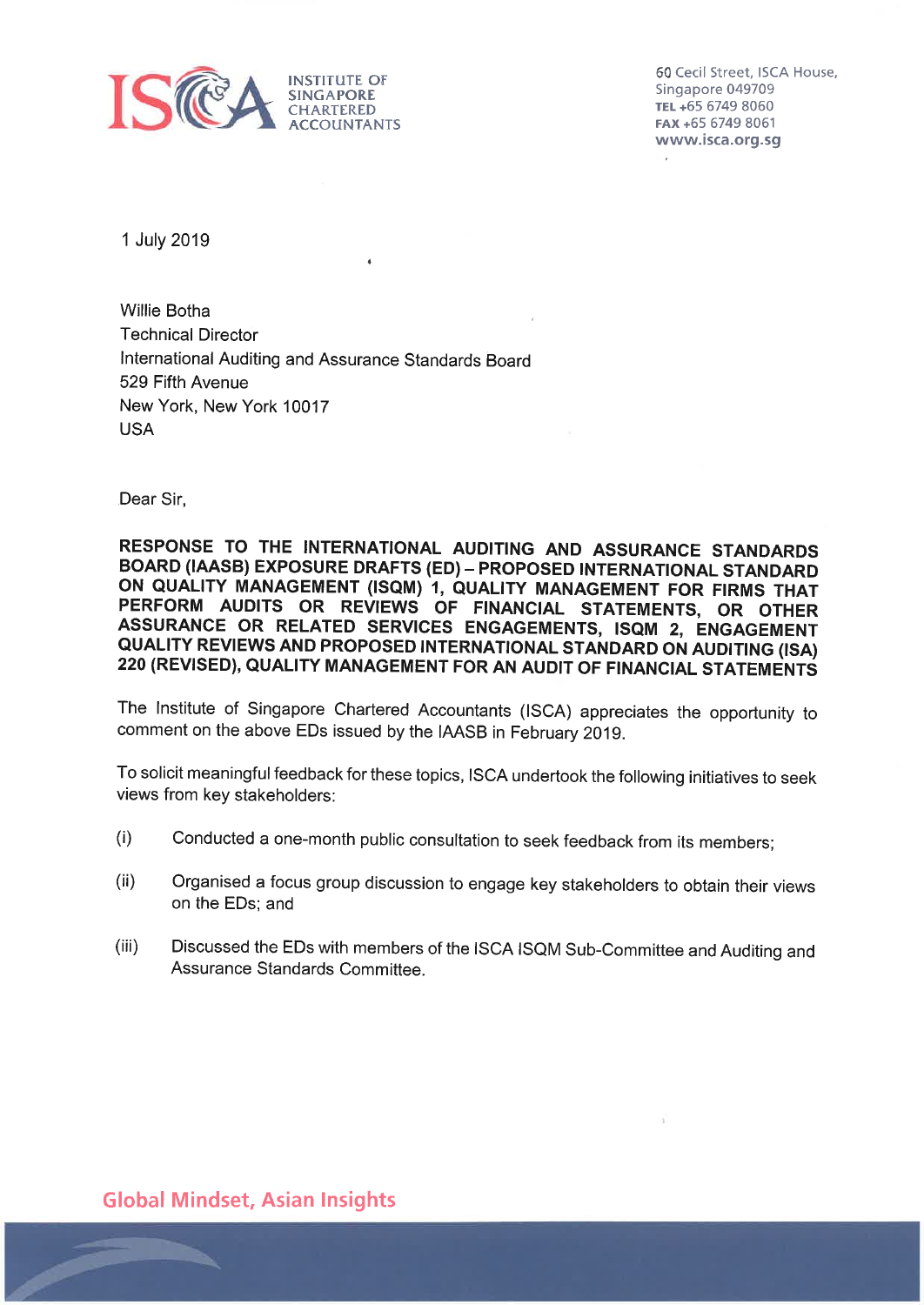Our comments to selected questions in the EDs are as follows:

### **ISQM 1 Overall Questions**

# **2) Are there any aspects of the standard that may create challenges for implementation? If so, are there particular enhancements to the standard or support materials that would assist in addressing these challenges?**

Additional guidance on new areas introduced in the standard, namely *Network Services* and *Service Providers* would be useful, both in understanding their respective scope and what is expected in complying with those requirements. Scalability should be achievable based on the nature and extent of the use of such services by firms. Additional guidance to clarify the nature and extent of *Network Services*, for example, through an illustrative list that is non-exhaustive, together with worked examples for both areas of requirements to illustrate their application, may help demonstrate this. For network firms in countries that adopt a different quality control standard from ISQM, one area of concern that may arise when using network services is assessing if the network firm has complied with the requirements of ISQM.

On the implementation front, we understand that firms have a transition period of 18 months from the issuance of the standard to set up their quality management systems. We would like to clarify if the transitional requirement is retrospective or prospective. For example, assuming that the date of issuance of the standard is 31 December 2019, our understanding is that relevant quality controls should be implemented by 30 June 2021, but the monitoring and attestation of the operating effectiveness of these controls is on a prospective basis (i.e. in the next twelve months commencing 1 July 2021). In this regard, the implementation guidance can be more specific. Also, considering that the standard is a major overhaul and will have significant impact to firms when issued, the Board can consider extending the transition period.

A main challenge that we foresee is that small firms will face difficulties finding resources to implement the revised standard. The time and costs associated with the initial implementation will be significant, as it would require an initial resource to establish quality objectives and ensure that potential associated risks are thoroughly considered and documented with appropriate responses, which may prove difficult for small firms. In our local scene, firm level findings will no longer be advisory in nature going forward, and this will have far-reaching implications to firms if they do not implement the revised ISQM properly.

Overall, more guidance and examples will be needed for implementation, especially for small firms. It may be useful to develop a toolkit to assist small firms to document quality objectives and risk assessments.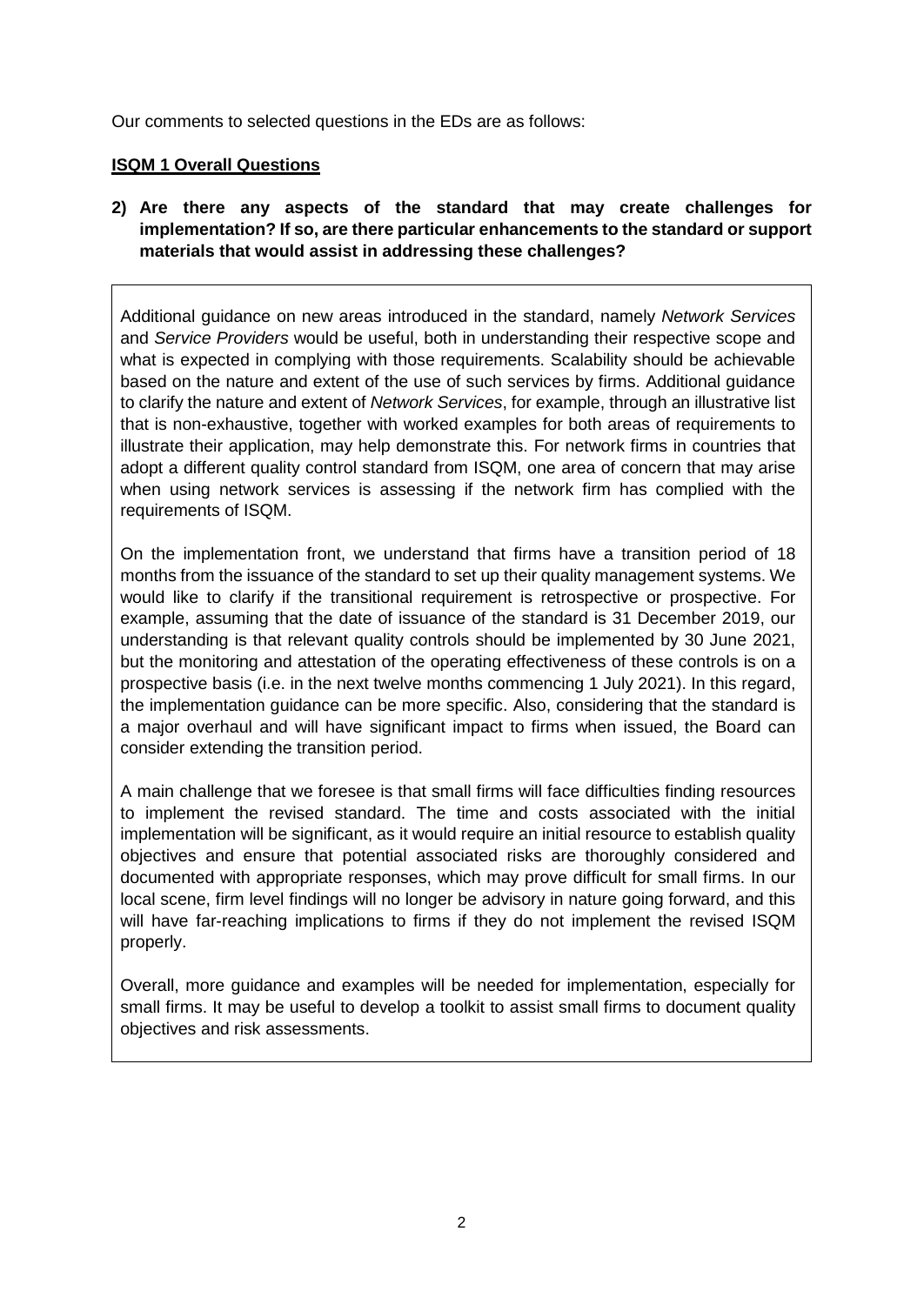### **ISQM 1 Specific Questions**

**5) Do you support the objective of the standard, which includes the objective of the system of quality management? Furthermore, do you agree with how the standard explains the firm's role relating to the public interest and is it clear how achieving the objective of the standard relates to the firm's public interest role?** 

In reference to paragraph 18, the objective of the firm "to design, implement and operate a system of quality management" is worded like a strategy (i.e. how to achieve the objective) instead of an objective or goal. We suggest to re-define the objective and separate it from the strategy to keep the objective statement clear and precise.

The firm's objective should include its public interest role. An example of such an objective could be: "to fulfil professional duty and the public interest in providing effective, efficient and timely service".

- **6) Do you believe that application of a risk assessment process will drive firms to establish appropriate quality objectives, quality risks and responses, such that the objective of the standard is achieved? In particular:** 
	- **(a) Do you agree that the firm's risk assessment process should be applied to the other components of the system of quality management?**
	- **(b) Do you support the approach for establishing quality objectives? In particular:** 
		- **i. Are the required quality objectives appropriate?**
		- **ii. Is it clear that the firm is expected to establish additional quality objectives beyond those required by the standard in certain circumstances?**
	- **(c) Do you support the process for the identification and assessment of quality risks?**
	- **(d) Do you support the approach that requires the firm to design and implement responses to address the assessed quality risks? In particular:**
		- **i. Do you believe that this approach will result in a firm designing and implementing responses that are tailored to and appropriately address the assessed quality risks?**
		- **ii. Is it clear that in all circumstances the firm is expected to design and implement responses in addition to those required by the standard?**

In general, we agree that the application of a risk assessment process will drive firms to achieve the objective of the standard and should be applied across all ISQM 1 components. However, the extent of application to each component may differ.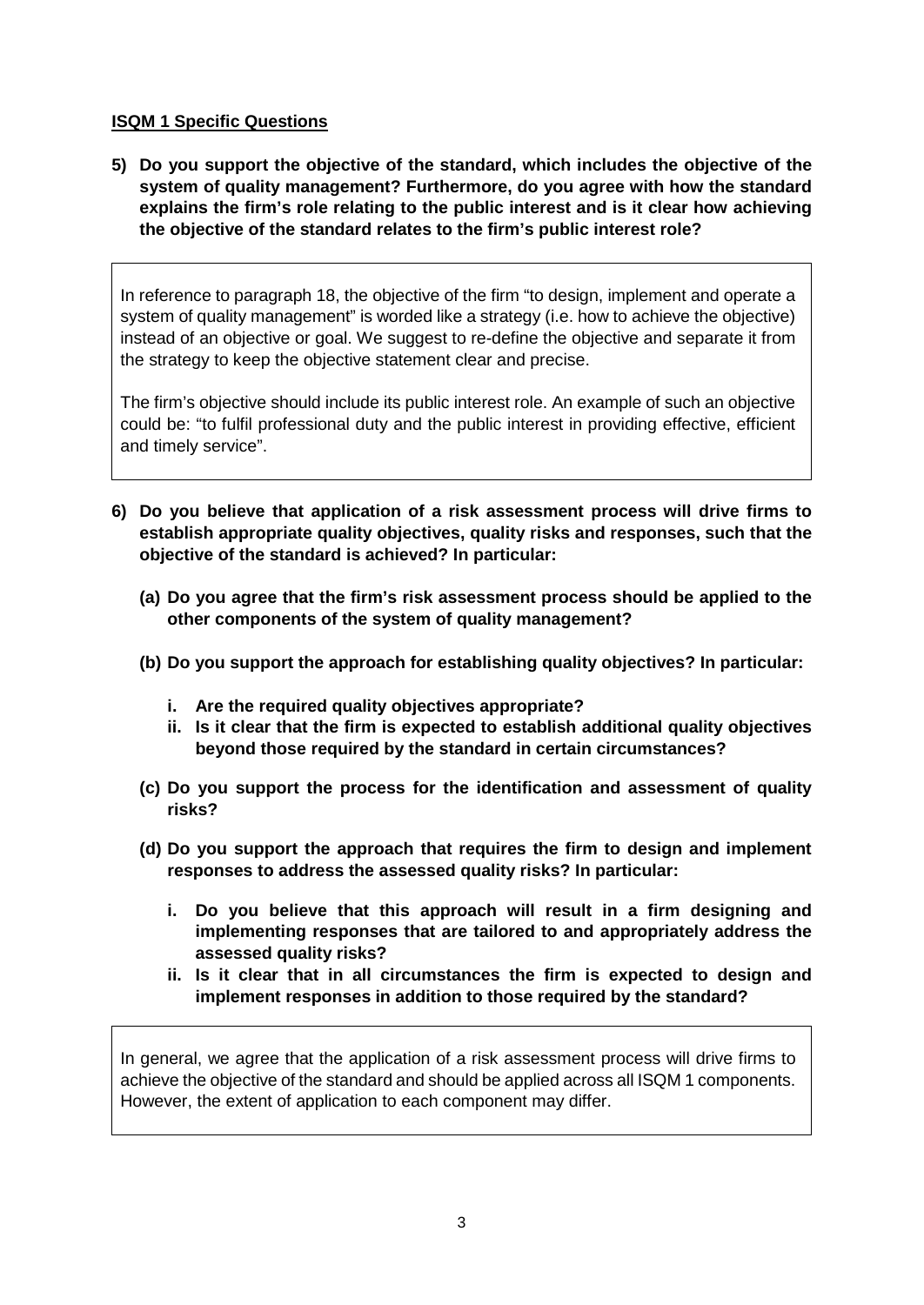In particular, we feel that the level of understanding required for components *Information and communication* and *Monitoring and remediation* may not necessitate as rigorous and detailed risk assessment as compared to the other components. In this respect, the guidance is not clear on the scalability of the risk assessment process when applied to each component. If such process is required to be applied across all components, the guidance should be expanded to explain how the application can be managed in respect of these two components.

While it is set out under paragraphs 10(a) and 26 that firms are expected to establish quality objectives that go beyond those required by the standard, it may be useful to give more prominence to this requirement by including it under each of the component sections. Similarly, the requirement set out under paragraph 10(c) to design and implement responses in addition to those required by the standard can be included under each of the component sections.

# **7) Do the revisions to the standard appropriately address firm governance and the responsibilities of firm leadership? If not, what further enhancements are needed?**

As a matter of providing a logical flow to the standard, we consider that it may be more appropriate to include the firm's risk assessment process, which explains the role of quality objectives, risks and responses, prior to the governance and leadership component. While we recognise the importance of the role of governance and leadership component with respect to the oversight of the system of quality management, we believe that reordering these components may aid understanding.

- **8) With respect to matters regarding relevant ethical requirements:**
	- **(a) Should ED-ISQM 1 require firms to assign responsibility for relevant ethical requirements to an individual in the firm? If so, should the firm also be required to assign responsibility for compliance with independence requirements to an individual?**
	- **(b) Does the standard appropriately address the responsibilities of the firm regarding the independence of other firms or persons within the network?**

On whether an individual should be separately assigned responsibilities for relevant ethical requirements, proponents to this proposal considered the following factors:

- There should be a consistent message communicated across the firm and network on ethical behaviour. Ethical behaviour may be influenced by different risk appetites of individuals, hence a separate individual in charge can help drive consistent messaging.
- While it is important to address ethical aspects in detail at the engagement level, ethical issues should be escalated to the firm level. It would be important to have a point of contact for such situations.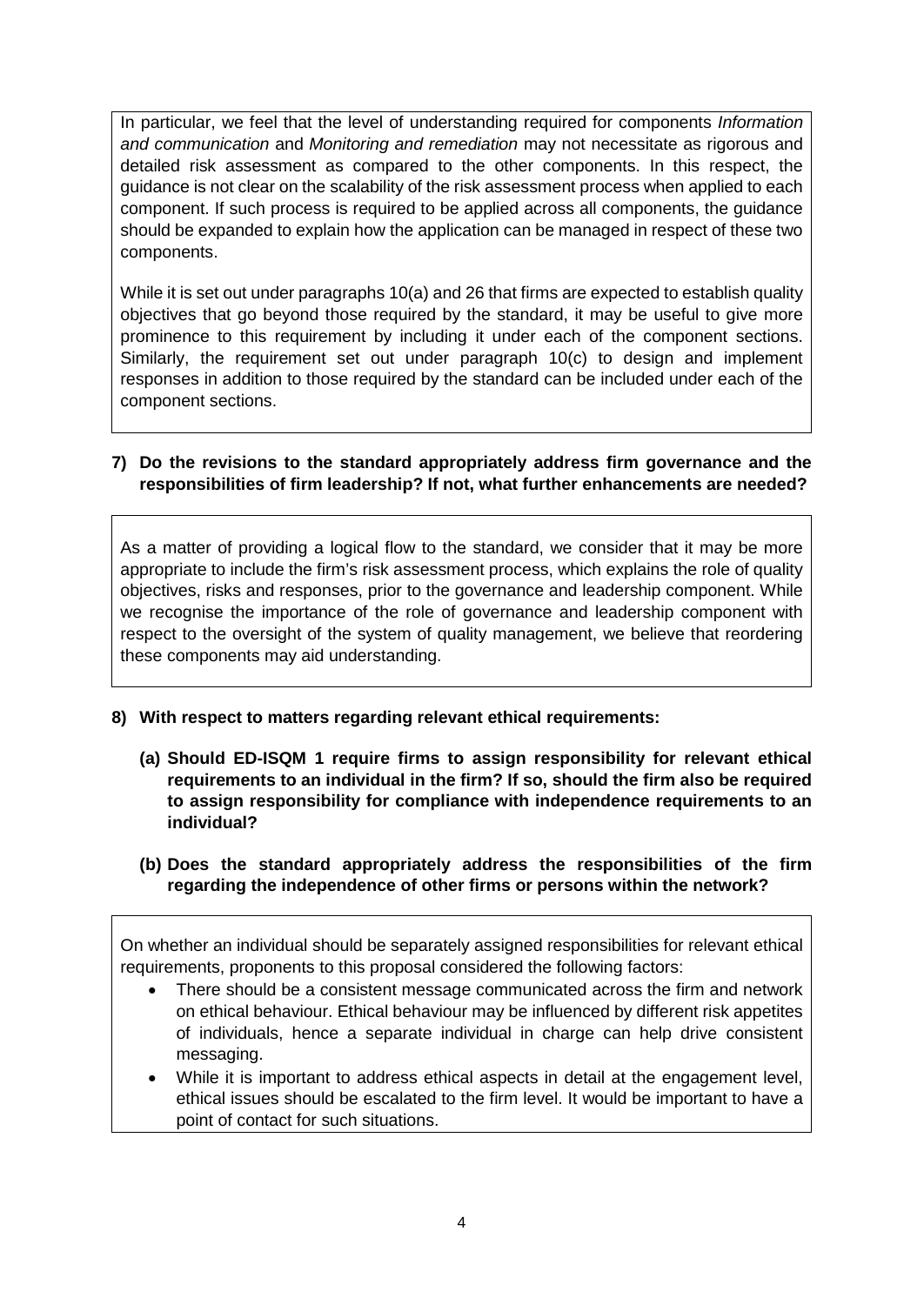The role of the managing partner, which also includes growing the firm's business, may conflict with his responsibilities over ethical requirements. In this respect, having a separate individual in charge, who may report directly to the firm's governance body, can circumvent such conflict of interest. However, this would only work in a bigger firm structure.

A different perspective on the proposal to assign the responsibilities to a separate person is the following:

• A sole proprietor or a small set-up would not have the capacity to allocate the roles to different individuals. Even if the role was allocated to a separate individual, there might not be any substance to the arrangement if decisions made by the assigned person can be influenced by his reporting officer.

While we note that there are merits to assigning such responsibility to a separate person, this decision should be determined by the firm according to its risk assessment. Smaller setups that deal with private entities and that do not provide non-audit services are expected to have lower risks compared to larger firms which deal with listed entities and are multidisciplinary. For firms with lower assessed risk, it may not be critical to separate these roles.

Although we note that the proposed standard allows for scalability, it is not clear which part of the standard can be scaled. We suggest that more examples be provided to describe situations where a separate person might be required for ethical requirements.

On network requirements, the standard is clear on the independence responsibilities. Also, such requirements are separately addressed in the auditing standards, such as ISA 600 *Special Considerations – Audits of Group Financial Statements (Including the Work of Component Auditors).*

**10) Do the requirements for communication with external parties promote the exchange of valuable and insightful information about the firm's system of quality management with the firm's stakeholders? In particular, will the proposals encourage firms to communicate, via a transparency report or otherwise, when it is appropriate to do so?** 

While ISQM 1 addresses the establishment and operation of a system of quality management, the requirement of paragraph 40(e) addresses external reporting, which has no bearing on the firm's system or impact on quality. It is therefore an output of the system rather than an element of a component of the system. As such, this requirement seems out of place, and may not be best located in this standard. This appears to be more of a matter for jurisdictional regulators.

Under paragraph 41(c)(iv)a, the firm is required to determine whether there are external parties who may use such information to support their understanding of the quality of the engagements performed by the firm. While it is not explicitly stated in the standard that such communication is mandatory, it can be challenging to justify otherwise. Specifically, the term "external parties" is too broad and we suggest for some criteria to be included in the standard to define it.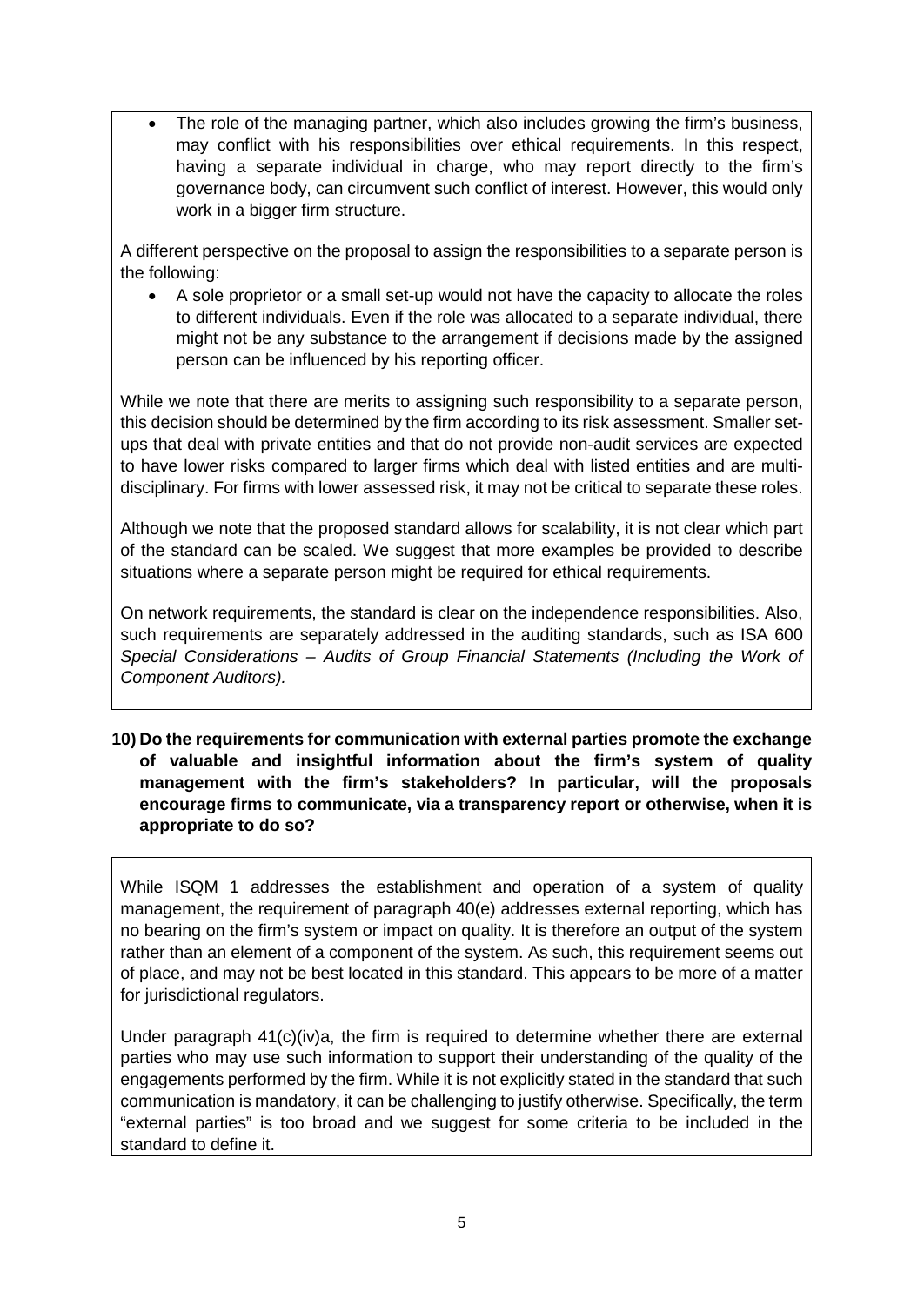When determining such criteria to be included, it would be worthwhile to consider a costbenefit analysis. While it is possible to put out much information about the firm's quality management, we should consider if such information would be relevant to the intended users.

We should also consider circumstances where publication of detailed quality information could be harmful. For example, jurisdictions with emerging markets may have less sophisticated investors and/or governance requirements generally, and disclosure of detailed information may in fact lead to lesser, rather than improved, trust in audit if the information is not understood in context.

In terms of the content of the communication, the application materials can provide guidelines on how to prevent bias in selecting the information to be included in such communication (e.g. selective inclusion of quality indicators that reflect a positive outlook). The application materials can also include requirements and guidelines on explaining how to interpret the indicators in such communication (e.g. indicators at a point in time may not be reflective of the firm's situation over a reporting period).

Another concern that we have is the inclusion of the suggestion to communicate through a "transparency report" or otherwise. The explicit inclusion of the term "transparency report" in the standard itself may be subject to misinterpretation that such a report is mandatory. Such an inclusion is also against the principle of scalability as smaller firms may not find it cost effective to put out such a communication when there are few or no specific users. As such, we suggest removing the term "transparency report" from the standard to prevent expectation gaps.

One implementation challenge that we foresee is that small firms might not understand how to apply scalability to this requirement unless there is a defined scope of assessment. For example, a small firm that does not perform any engagements for public interest entities may conclude that there are no external parties who will be interested in their quality management and hence, will not need to put out such communication. However, the small firm may require guidance on how to perform the assessment to arrive at this conclusion. Also, small firms would require assistance on how to document such thought process. In the event that they are required to make such communication, it would be helpful to provide more detailed guidance or sample reports for their reference.

### **11) Do you agree with the proposals addressing the scope of engagements that should be subject to an engagement quality review? In your view, will the requirements result in the proper identification of engagements to be subject to an engagement quality review?**

Paragraph 37(e)(ii) requires an engagement reviewer for audits of financial statements of entities that the firm determines are of significant public interest. The standard should define the term "significant public interest", especially to provide clarification on the description "significant", which is subjective.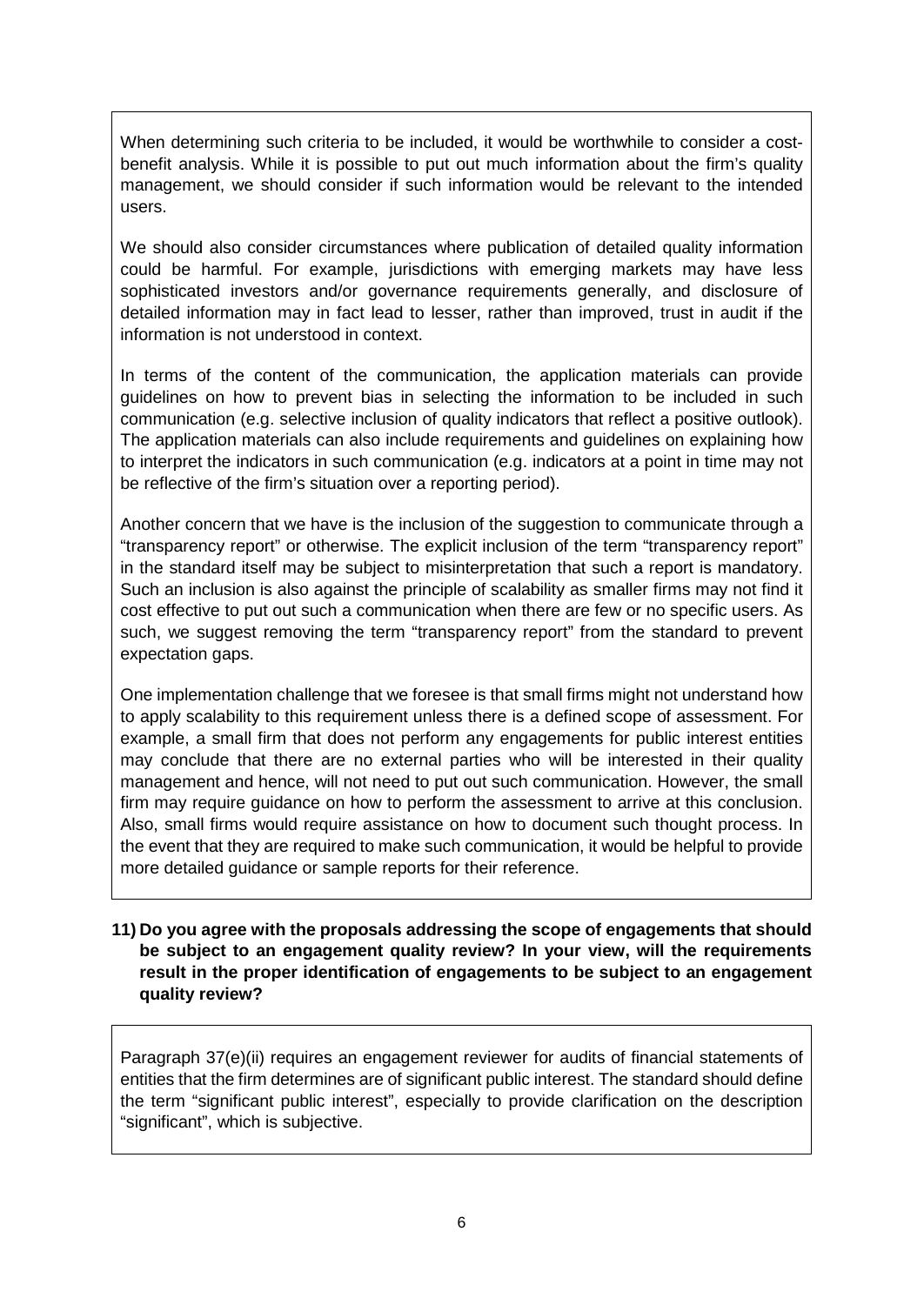- **12) In your view, will the proposals for monitoring and remediation improve the robustness of firms' monitoring and remediation? In particular:** 
	- **(a) Will the proposals improve firms' monitoring of the system of quality management as a whole and promote more proactive and effective monitoring activities, including encouraging the development of innovative monitoring techniques?**
	- **(b) Do you agree with the IAASB's conclusion to retain the requirement for the inspection of completed engagements for each engagement partner on a cyclical basis, with enhancements to improve the flexibility of the requirement and the focus on other types of reviews?**
	- **(c) Is the framework for evaluating findings and identifying deficiencies clear and do you support the definition of deficiencies?**
	- **(d) Do you agree with the new requirement for the firm to investigate the root cause of deficiencies? In particular:** 
		- **i. Is the nature, timing and extent of the procedures to investigate the root cause sufficiently flexible?**
		- **ii. Is the manner in which ED-ISQM 1 addresses positive findings, including addressing the root cause of positive findings, appropriate?**
	- **(e) Are there any challenges that may arise in fulfilling the requirement for the individual assigned ultimate responsibility and accountability for the system of quality management to evaluate at least annually whether the system of quality management provides reasonable assurance that the objectives of the system have been achieved?**

We believe that further clarity is needed around the concept of "findings" and the expectations of the standard in addressing whether a finding constitutes a deficiency, as defined in the standard. Paragraph A172 describes a finding as "information accumulated" from monitoring activities. This is a very broad concept that without further clarity, could result in an unstructured and potentially infinite exercise. We believe that the intent is, from a "negative finding" perspective, to focus on findings that give rise to indicators of potential non-compliance or of a deficiency in the system of quality management. We suggest that this be clarified within paragraph A172. In determining whether a finding gives rise to a deficiency, we agree that the policies, procedures and processes for undertaking this exercise need to be determined by the firm, based on the nature of the firm and how it operates.

While we agree that root cause analysis would promote more effective monitoring, smaller firms voiced concerns about not having sufficient expertise to conduct the analysis. Such concerns extend to firms considering the need to engage external consultants to perform the analysis, which can be very costly to their business. In this respect, while the standard allows for scalability by not restricting the form that the analysis has to be performed, more guidance on the extent of the analysis and examples of how it can be conducted would be helpful to assist implementation in practice, as the term "root-cause analysis" is very broad.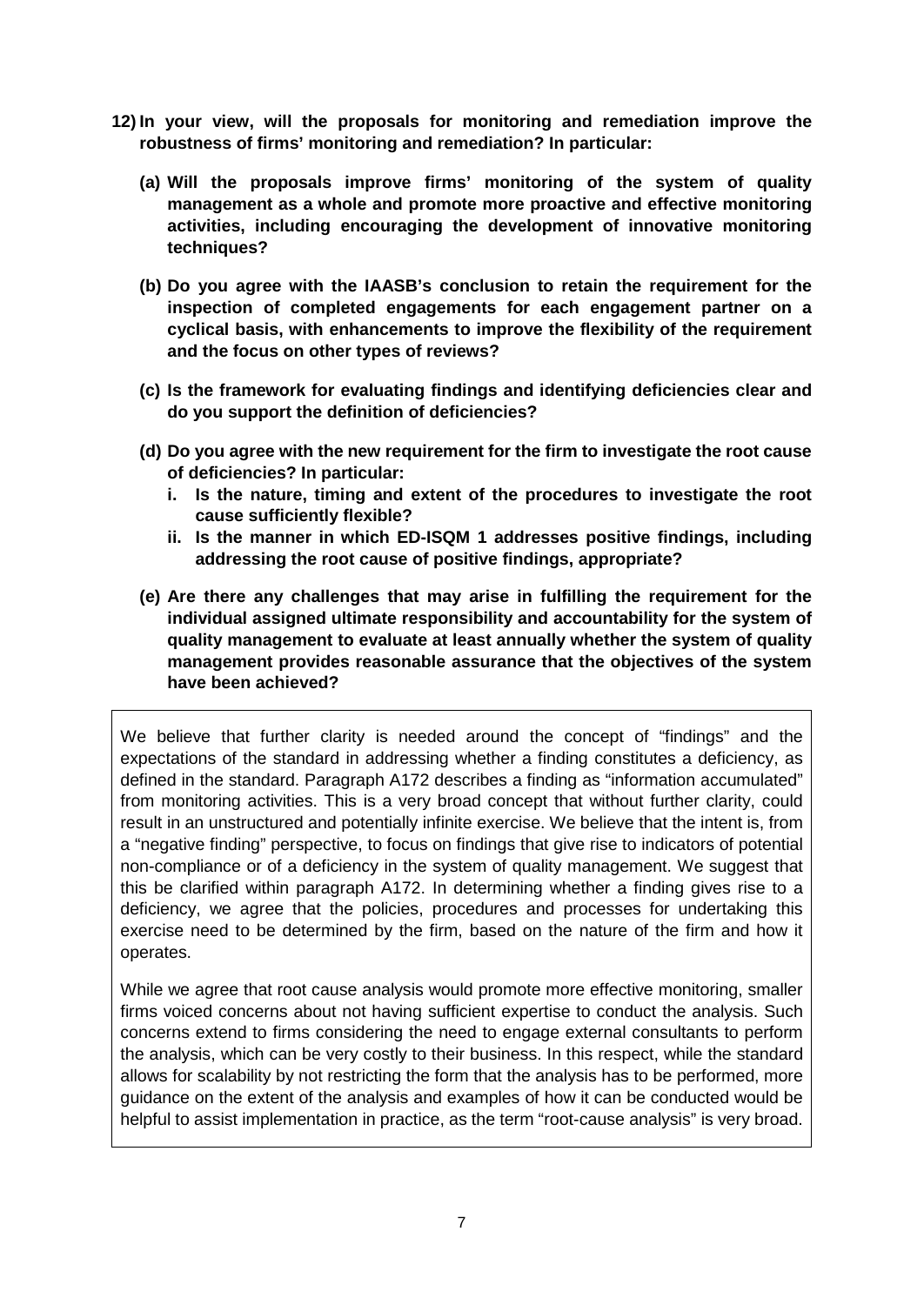On inspection of completed engagements, we welcome the change in requirement on the frequency to a cyclical basis, which allows firms to have the flexibility to tailor the frequency. In this regard, it would be useful for firms to undertake a risk-based approach, considering factors such as the risk portfolio of the partner, whether the partner has been subjected to other forms of monitoring, risk events happening to partner etc when determining the frequency of inspections. In addition to inspections, monitoring of ongoing engagements is critical for prevention of quality failure.

On the requirement for an annual evaluation of the quality management system, we are of the view that an evaluation at least on an annual basis is reasonable and allows for scalability depending on firm situation.

# **ISQM 2**

- **5) Do you agree with the requirements relating to the nature, timing and extent of the engagement quality reviewer's procedures? Are the responsibilities of the engagement quality reviewer appropriate given the revised responsibilities of the engagement partner in proposed ISA 220 (Revised)?**
- **8) Are the requirements for engagement quality reviews in ED-ISQM 2 scalable for firms of varying size and complexity? If not, what else can be done to improve scalability?**

Paragraph 22(c) states that "Based on the information obtained in (a) and (b), identify the areas involving significant judgments made by the engagement team…". In this context, the usage of the phrase "identify" can be misinterpreted to mean that the EQR needs to identify and conclude on the significant judgement areas of the engagement.

We also have a specific concern that the proposed requirement in paragraph 22(f) for the EQR to "evaluate the basis for the engagement partner's conclusion that the engagement partner has taken overall responsibility for managing and achieving quality on the audit engagement" lacks sufficient context. This requirement needs to be clearly anchored to the consideration of the engagement partner's involvement in the significant judgements that are within the scope of the engagement quality review. Without those clear boundaries, the EQR would not have a sufficient basis for making such an evaluation, as the EQR is not performing a second partner role and is not evaluating the sufficiency and appropriateness of the involvement of the engagement partner across the entirety of the engagement. We believe that the requirement should be amended to make the basis for the evaluation clear, with application material providing additional guidance on factors that the EQR may take into account when making the evaluation.

We also note that smaller set-ups, especially sole proprietors, may have difficulties meeting the rotation requirements. While the standard does not mandate that the EQR has to come from the same firm, it may be difficult for sole proprietors to find eligible alternatives. Locally, we observe smaller firms forming alliances for the purposes of peer review, but such collaborations are not common. However, we note that the engagements that are undertaken by smaller firms might not require an EQR, and such requirements should be considered by the firm during engagement acceptance.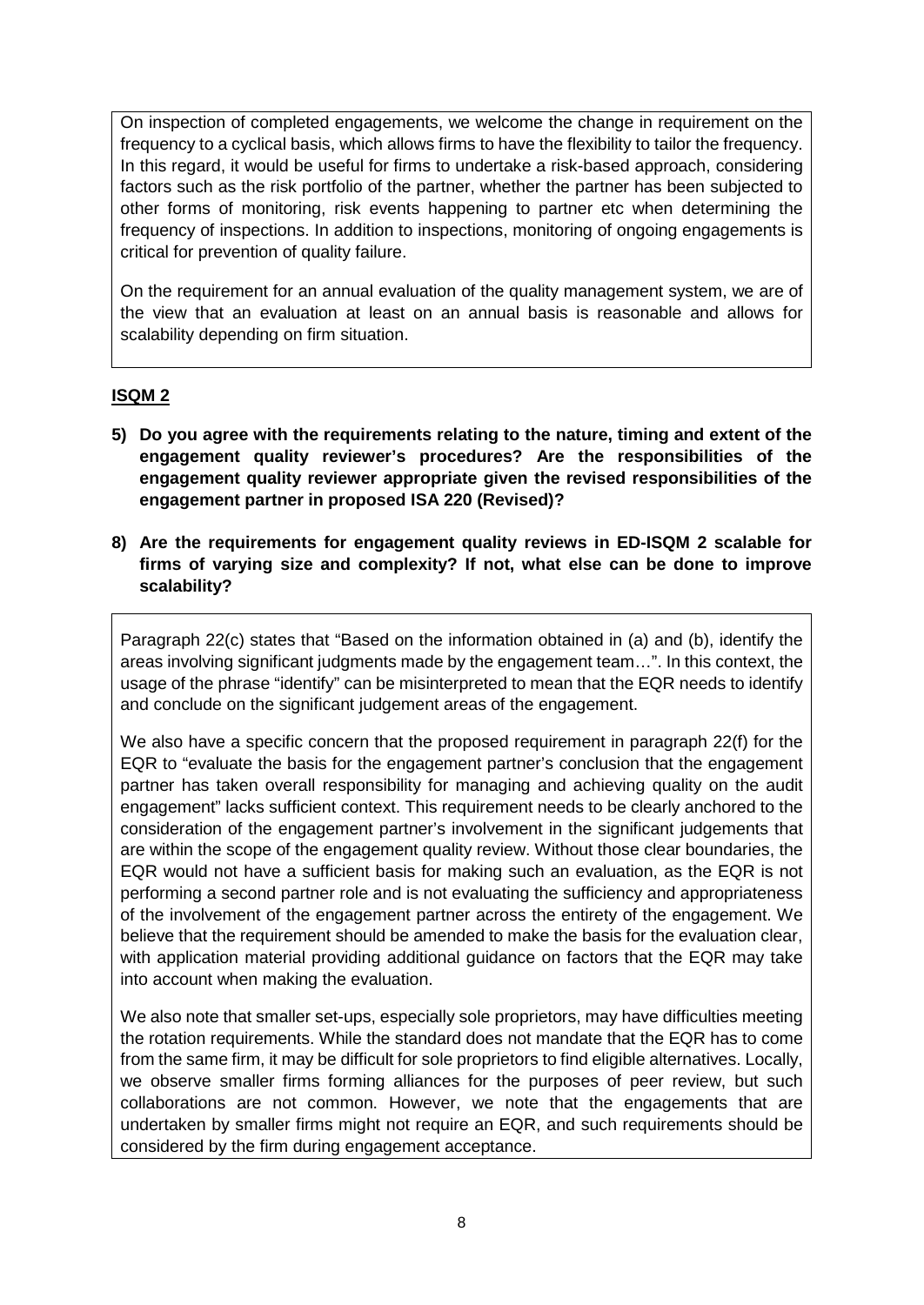### **ISA 220 (Revised)**

# **4) Does ED-220 deal adequately with the modern auditing environment, including the use of different audit delivery models and technology?**

With regards to technology, one area which practitioners grapple with is the extent of work to be performed on evidence in electronic form. One common problem that practitioners face is the extent of work to be performed over authenticating electronic confirmations, where the expectation of rigorous authentication procedures may offset the efficiency benefits of obtaining them in electronic form. Also, engagement teams tend to file the hardcopy audit evidence in addition to the electronic evidence due to uncertainty over whether such electronic evidence will be challenged. In this respect, the auditing standards can provide more clarity.

We also believe that more guidance is needed to recognise the potential impact of technology on the execution and review of audit work and the importance of the firm's system of quality management in supporting the use of approved technology. For example, if the firm has developed an artificial intelligence tool for identifying higher risk transactions, the engagement team would likely need to place reliance on the firm's processes for developing and maintaining tools that are reliable and fit for purpose. It would be helpful to specifically recognise this linkage with the firm's system of quality management in the application material of this section.

We believe that paragraph A58, in particular, could be clarified to provide additional factors that an engagement partner may take into account in determining whether a particular technological resource is appropriate for use in the audit (when not addressed by the firm's policies and procedures). Relevant factors may consist of experience of past use by the team or other teams, including testing that the technology operates as intended, and considering its compliance with firm policies and procedures, including aspects relating to data handling and security.

### **5) Do you support the revised requirements and guidance on direction, supervision and review? (See paragraphs 27–31 and A68–A80 of ED-220)**

Generally, the revised requirements reflect what is being performed in practice.

Some areas that we feel can be further clarified or addressed include:

- Roles and responsibilities of partners when the signing partner is not the engagement partner
- Responsibilities of outsourced functions, in particular, the level of oversight and involvement required by engagement teams who engage such services, can be included in the standard
- In group audit situations where component auditors are not from the same network, the level of oversight and involvement can be further addressed